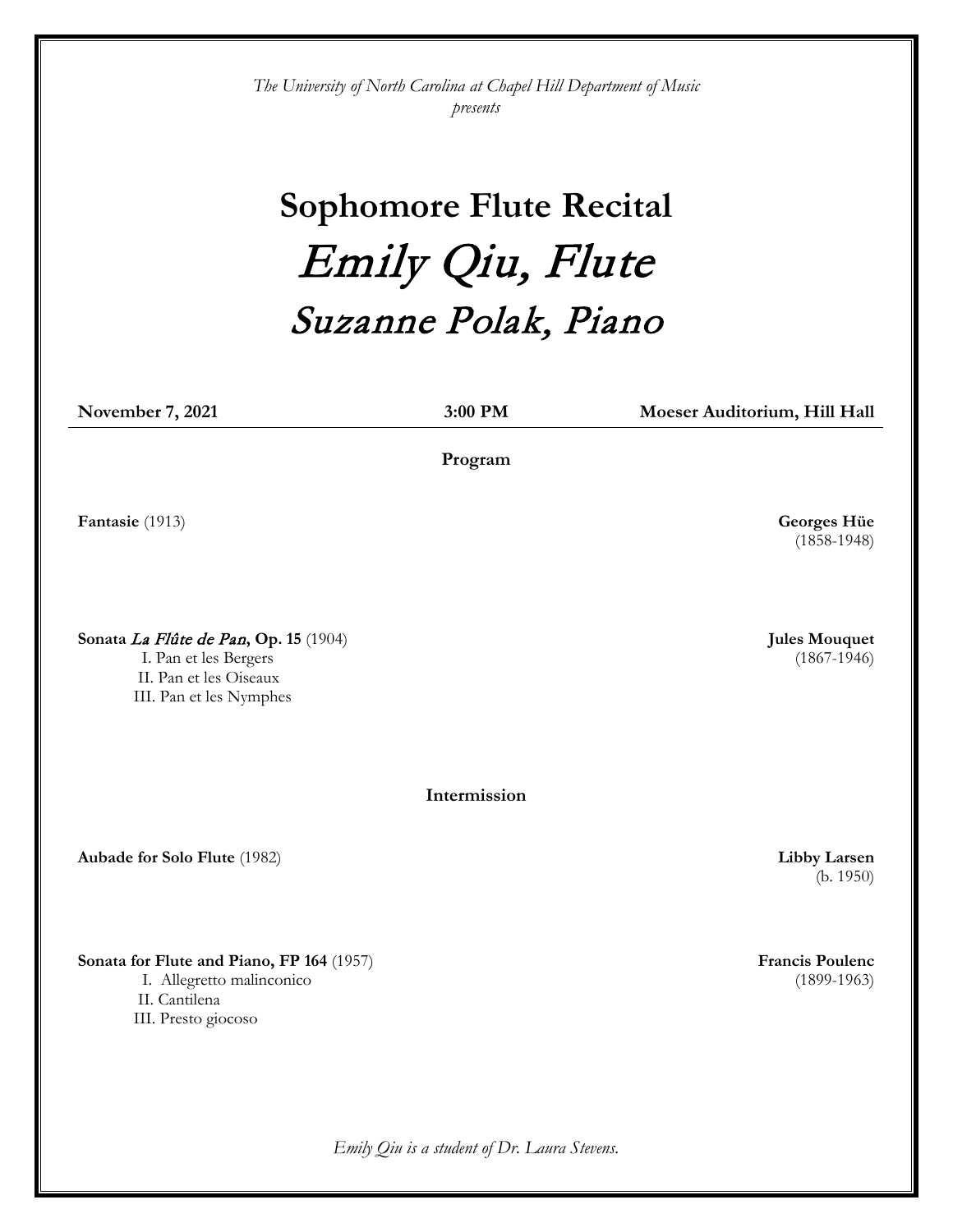## **Program Notes:**

**Georges Hüe's** *Fantasie* was a piece composed for the Paris Conservatory's final exams to display the virtuosity of the then-novel Böehm flute (the frame for today's modern flute). Hüe dedicated the piece to Paul Taffanel, an instrumental flutist, teacher, and composer for the Paris Conservatory. *Fantasie* does not consist of movements, but still contains notable character changes with each section. It was orchestrated in 1923 and regularly performed with a flute soloist and accompanying orchestra. Georges Hüe, born into a family of architects, pursued music mostly in opera and choral compositions. He studied with Charles Gounod and Cesar Franck, and his reputable colleagues included Claude Debussy and Gabriel Fauré.

**Jules Mouquet's** Sonata *La Flute de Pan* is a beautiful representation of his Romantic and Impressionistic influences. He was a French composer who studied at the prestigious Paris Conservatory, where he would eventually find himself teaching composition. The piece captures Pan, the Greek god of the wild, known for his famous reed pipes, in three movements corresponding to three different settings. Each movement is introduced with a short poem from various sources, providing context for the distinct feel of each. For the setting of the first movement, which is lively and playful, Pan is with the shepherds and their flocks of sheep. The poem, attributed to the ancient Greek poet Alcaeus of Mytilene.

> *Oh Pan, living in the mountain, for us with your sweet lips, sing a song, sing it for us accompanied by the shepherd's pipe.*

The next poem, written by Anyte of Tegea, another ancient Greek poet, portrays the second movement, which is more delicate and paints Pan playing alone in the woods conversing with the birds.

> *Seated in the shade of this lonely wood Oh Pan, how come you draw from your Pipe such lovely sounds?*

Finally, the third movement is rapid and passionate, depicting Pan playing his pipe happily as Nymphs, the personifications of Nature, dance around him. This time, the poem is from Plato.

> *Silence, shady oaken glades! Silence, fountains sprouting from the rocks! Silence, sheep bleating near your young! Pan himself sings with his harmonious pipe, He has placed his moist lips on the set of reeds. Lightly treading around him, the water Nymphs and wood Nymphs dance together.*

**Libby Larsen's** *Aubade,* is described by Larsen as "morning music," as the word "aubade" itself stems from other words from her own notes: auba (dawn), alborada (Spanish), and albus (white). This means it is generally calmer and more idyllic to "greet the dawn" in contrast to dramatic serenades. She also notes that it could be interpreted as a morning love song or poem. It was commissioned by the Composers Commissioning Program of the Minnesota Composers Forum (now the American Composers Forum) and was premiered by the flutist Eugenia Zukerman. Larsen started her musical pursuits at the age of 3, and went on to study music, mainly composition, at the University of Minnesota for both her undergraduate and graduate degrees. She co-founded the Minnesota Composers Forum with Stephen Paulus to support new composers and compositions. As a Grammy award-winning composer, she has written a range of opera, orchestral, and choral pieces and held residences with the Minnesota Orchestra, the Charlotte Symphony Orchestra, and the Colorado Symphony Orchestra. In addition to composing, she is also an accomplished musical philosopher and speaker.